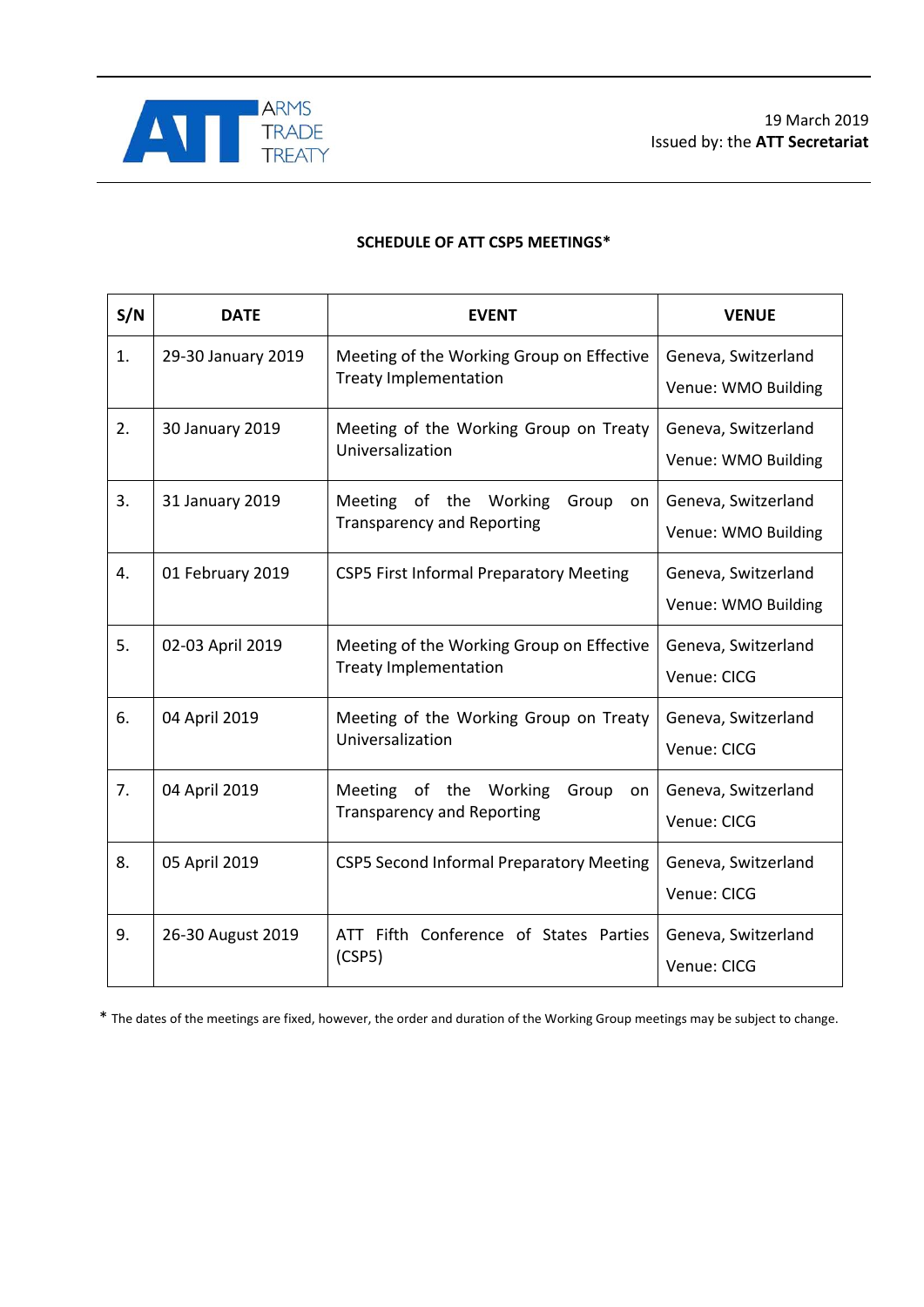

## **SCHEDULE OF WG MEETINGS & 1st CSP5 INFORMAL PREPARATORY MEETING: 29 January – 01 February 2019**

|                 | <b>Tuesday, 29 January</b> | <b>Wednesday, 30 January</b> | Thursday, 31 January | <b>Friday, 01 February</b>                                  |                 |
|-----------------|----------------------------|------------------------------|----------------------|-------------------------------------------------------------|-----------------|
| $10:00 - 13:00$ | <b>WGETI</b>               | <b>WGETI</b>                 | <b>WGTR</b>          | 1 <sup>st</sup> CSP5 Informal<br><b>Preparatory Meeting</b> | $10:00 - 13:00$ |
| $13:00 - 15:00$ | <b>Break</b>               | <b>Break</b>                 | <b>Break</b>         | <b>Break</b>                                                | $13:00 - 15:00$ |
| $15:00 - 18:00$ | <b>WGETI</b>               | <b>WGTU</b>                  | <b>WGTR</b>          | 1 <sup>st</sup> CSP5 Informal<br><b>Preparatory Meeting</b> | $15:00 - 18:00$ |

WGETI - Working Group on Effective Treaty Implementation

WGTR - Working Group on Transparency and Reporting

WGTU - Working Group on Treaty Universalization